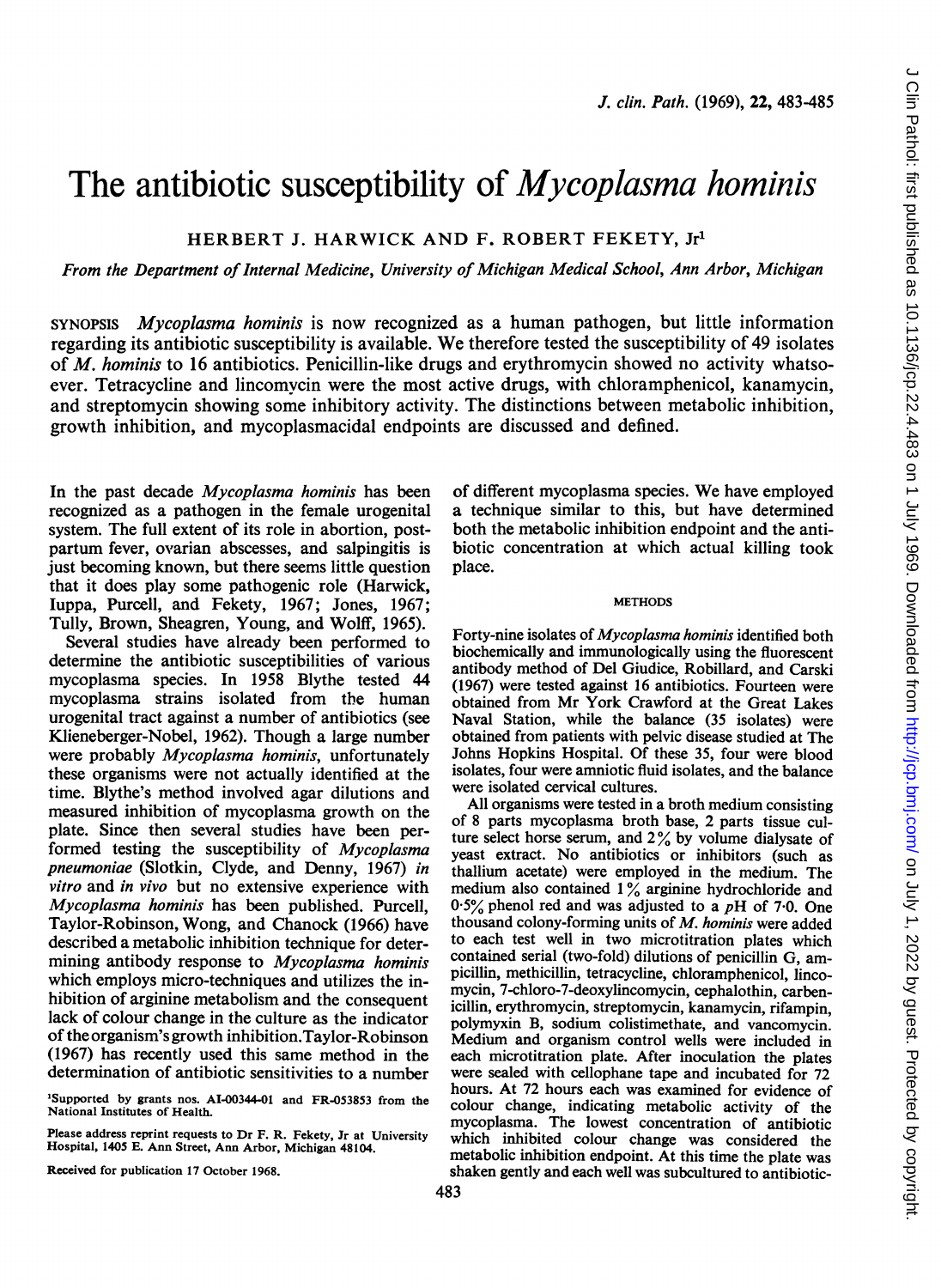| <b>TABLE</b> |  |  |                                                                                                            |  |  |  |  |  |  |  |  |
|--------------|--|--|------------------------------------------------------------------------------------------------------------|--|--|--|--|--|--|--|--|
|              |  |  | METABOLIC INHIBITION AND MYCOPLASMACIDAL ACTIVITY OF VARIOUS ANTIBIOTICS AGAINST <i>Mycoplasma hominis</i> |  |  |  |  |  |  |  |  |
|              |  |  | EXPRESSED AS CUMULATIVE PERCENTAGES INHIBITED <sup>1</sup>                                                 |  |  |  |  |  |  |  |  |

| 484                                                                                                 | Herbert J. Harwick and F. Robert Fekety, Jr |                                                                          |                          |         |              |          |                    |                 |                 |              |          |         |
|-----------------------------------------------------------------------------------------------------|---------------------------------------------|--------------------------------------------------------------------------|--------------------------|---------|--------------|----------|--------------------|-----------------|-----------------|--------------|----------|---------|
|                                                                                                     |                                             |                                                                          |                          |         | <b>TABLE</b> |          |                    |                 |                 |              |          |         |
| METABOLIC INHIBITION AND MYCOPLASMACIDAL ACTIVITY OF VARIOUS ANTIBIOTICS AGAINST Mycoplasma hominis |                                             |                                                                          |                          |         |              |          |                    |                 |                 |              |          |         |
| EXPRESSED AS CUMULATIVE PERCENTAGES INHIBITED <sup>1</sup><br>No. of Mean                           |                                             |                                                                          |                          |         |              |          |                    |                 |                 |              |          |         |
| Antibiotic                                                                                          |                                             | <b>Strains Inhibitory</b><br><b>Tested</b> Concentration<br>$(\mu g/ml)$ | Sensitivity $(\mu g/ml)$ |         |              |          |                    |                 |                 |              |          |         |
|                                                                                                     |                                             |                                                                          | 0.2                      | 0.4     | 0.8          | 1.6      | 3·1                | 6.2             | 12.5            | 25           | 50       | 100     |
| Tetracycline                                                                                        |                                             | 48 (34) $3 \cdot 2$ (3 $\cdot$ 4)                                        | $63(38)^2$               | 80 (65) | 84 (79)      |          | 88 (82) 94 (85)    |                 | 96 (85) 98 (91) | $100(100)$ — |          |         |
| Chloramphenicol                                                                                     |                                             | 49 $(34)$ 3.2 $(4.96)$                                                   | 4(0)                     | 8 (0)   | 31 (0)       |          | 59 (15) 88 (44)    |                 | 90 (68) 94 (74) | 98 (85)      | 100(88)  | 91 (0)  |
| Lincomycin                                                                                          |                                             | 49 (34) $0.67(1.9)$                                                      | 51 (12)                  | 82(41)  | 86 (68)      |          | 92 (79) 98 (94)    | 100(97) 0(97)   |                 | $0(100)$ —   |          |         |
| 7-Chloro-lincomycin                                                                                 |                                             | $49(35)$ 0.18 (0.3)                                                      | 96 (83)                  | 96 (86) | 98 (94)      |          | $100(97) 0(100)$ — |                 |                 |              |          |         |
| Streptomycin                                                                                        |                                             | 49 (34) 11 (44)                                                          | —                        |         | 2(0)         | 6 (0)    | 29(6)              | 69(26)82(41)    |                 | 96 (71)      | 100 (74) | (100)   |
| Kanamycin                                                                                           |                                             | 49 (34) $2 \cdot 7$ (10 $\cdot$ 4)                                       | $\overline{\phantom{0}}$ | 12(6)   | 24 (6)       |          | 63 (26) 78 (56)    | 84 (74) 90 (85) |                 | 100 (94)     | 0(97)    | 0(100)  |
| Rifampin                                                                                            |                                             | 49 (34) $>100$ ( $>100$ )                                                |                          |         |              | (0)<br>2 | 4 (0)              | 6(0)            | 8(0)            | 24(0)        | 49 (18)  | 86 (42) |

'Each entry represents metabolic inhibition data. 2Mycoplasmacidal data are in parentheses.

free mycoplasma agar using <sup>a</sup> horizontal <sup>3</sup> mm loop, which delivered 0.005 ml. The subculture plates were incubated for an additional 72 hours, at which time they were examined for evidence of colonial growth. The lowest concentration of antibiotic from which none or one colony grew on subculture was considered to be the mycoplasmacidal endpoint (98-0% killing activity).

#### RESULTS AND DISCUSSION

Metabolic inhibition endpoints were determined for all 49 strains tested, while mycoplasmacidal endpoints were performed on 35 of these strains. Penicillin G, ampicillin, methicillin, erythromycin, cephalothin, carbenicillin, and vancomycin were inactive against Mycoplasma hominis within the range of concentrations tested. The Table lists the combined antibiotic sensitivities to the seven antibiotics which did demonstrate inhibitory activity. Though mycoplasmacidal endpoints were consistently higher than metabolic inhibition endpoints, these differences were trivial with antibiotics which demonstrated high degrees of activity against the organism, such as tetracycline, lincomycin, and 7-chloro-lincomycin. However, these differences were often quite significant with antibiotics which demonstrated less activity. A point to note is that while erythromycin is exceedingly active against Mycoplasma pneumoniae, it has no demonstrable inhibitory activity against Mycoplasma hominis. Erythromycin has frequently been recommended as a drug of choice in the treatment of Mycoplasma pneumoniae infection, whereas it would apparently be of no value in the treatment of infections caused by Mycoplasma hominis.

A great deal of semantic confusion has entered the literature since the first description of mycoplasmal growth inhibition due to specific antiserum by Edward and Fitzgerald (1954). The technique they described involved actual inhibition of growth

on agar plates; the same term, however, has since been applied to the measurement of decreases in colony-forming unit counts from a test system. In  $\rightarrow$ practice this last is a measurement of the myco- $\epsilon$ plasmacidal or killing activity of the test system, not $\leq$ growth inhibition. The confusion has been further $\vec{\omega}$ heightened by the appearance of the metabolic<sup> $\Omega$ </sup> inhibition test as a laboratory tool. Strictly speaking,  $\Box$ this measures neither killing nor growth inhibition, but rather alterations in cumulative metabolic activity up to a given point in time (Purcell *et al*, 1966). Despite the obvious difference in the method of  $\frac{1}{0}$ endpoint determination, many authors seem to use the terms 'growth inhibition' and 'metabolism inhibition' interchangeably or actually to apply one name to the other test. Though our studies involved $\overline{a}$ antibiotics rather than antibodies, one would suspect that differences between inhibition and killing would still vary even in another test system. Certainly one would be dubious about any attempt to compare. numerically results determined by metabolic inhibi- $\frac{8}{3}$ tion.

In the context of antibiotic sensitivity testing the  $\leq$ two endpoints may be analogous to bacteriostatic and bactericidal endpoints, respectively. Those $\equiv$ antibiotics which are bactericidal (such as the  $\rightarrow$ penicillins) and act on the cell wall have little $\bowtie$ activity against Mycoplasma hominis, while those  $\aleph$ antibiotics known to have primarily ribosomal sites<sub>o</sub> of action and to be only bacteriostatic (such  $a_0$ ) tetracycline and linomycin) are extremely effective $\overline{\overline{S}}$ mycoplasmacidal agents.

When Mycoplasma hominis infections are to be $\sigma$ treated with antibiotics, our data suggest that $\vec{c}$ tetracycline or lincomycin would be the drugs  $of^{\oplus}_{\Omega}$ choice. Chloramphenicol, streptomycin, and kanamycin are less active, but effective levels for many strains might be reached clinically. Penicillin and its analogues are without value.